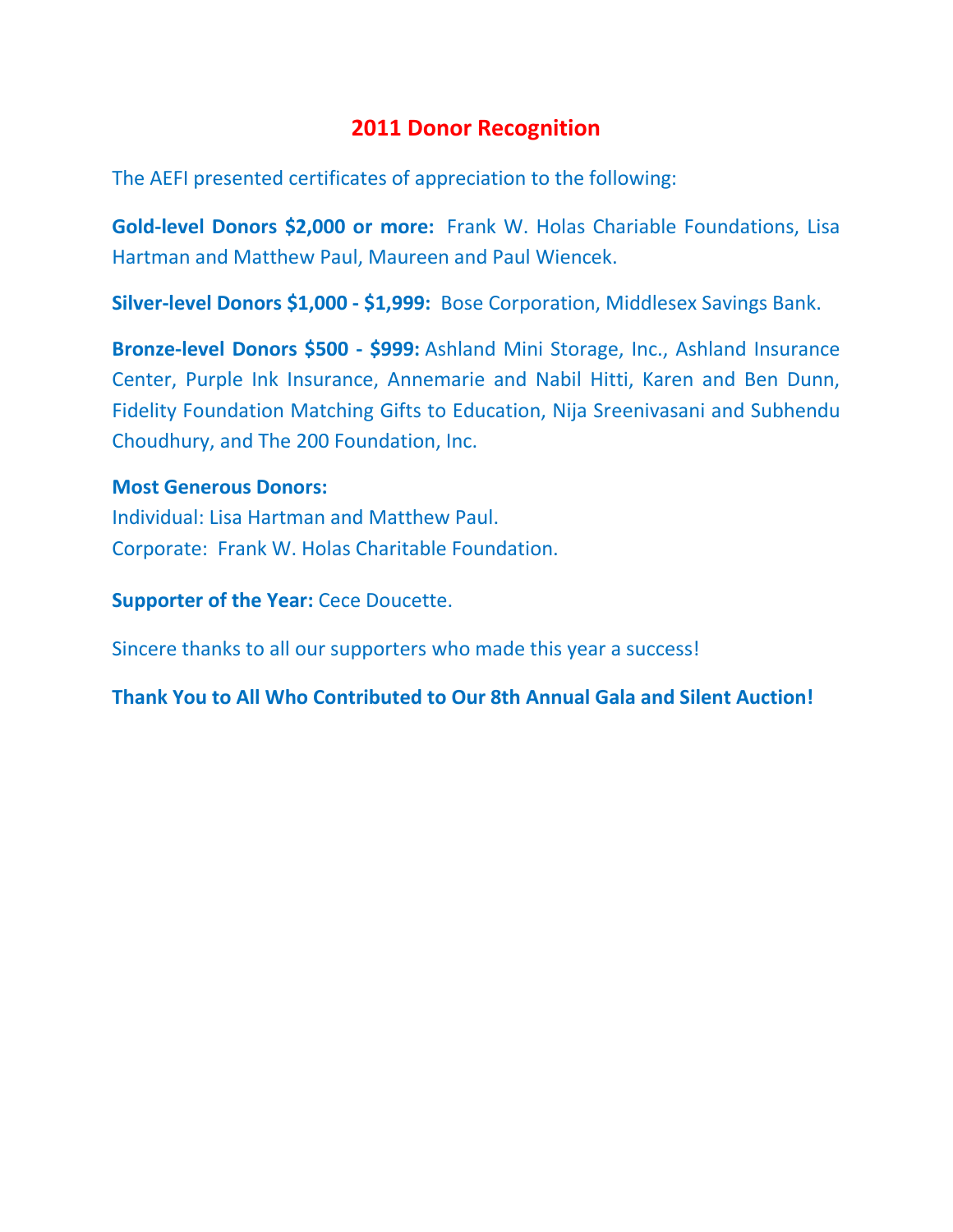#### With sincere appreciation to our 2010-11 donors:

# **Individual and Family Donors**

Ana Costagliola & Delffy Ramones Jon & Gwendolyn Fetherston Patricia Kane Annemarie's Dance Centre Inc. Kathleen Evans Raymond Jr. & Sue Almeida Donna & Mauro Ciccarelli Maher Family Stacie Flaherty

Alison Mawrey **Howard & Pamela Tiebel** Neal Family Amanda Walker **Manufalker Sensis Amanda Walker Amazon Amazon Amazon Amazon Amazon Amazon Amazon Amazon Amazon Amazon Amazon Amazon Amazon Amazon Amazon Amazon Amazon Amazon Amazon Amazon Amazon Amazon Amazon Amazon Amazon** Christopher Merloni Laurie Tosti Sara Berry Daniel Powers **National Collection Contract Contract Contract Contract Contract Contract Contract Contract Contract Contract Contract Contract Contract Contract Contract Contract Contract Contract Contract Contract Contrac Doucette Family Marci Family Marci Family Susan Gala** Dr. Ann Dargon Mark & Diane Bechard Teresa McCarrick Erin Bannon Michelle (Sarno) Pierce Victor Denaro

Al & Juli Maillet **All Erin Hall** Michelle Aldoupolis Alison Fiorenzi Francine Shogel Mrs. Evans' 4th grade class Arline Schuler Kristin Gazard Rob Scherer, Marcia Reni & Family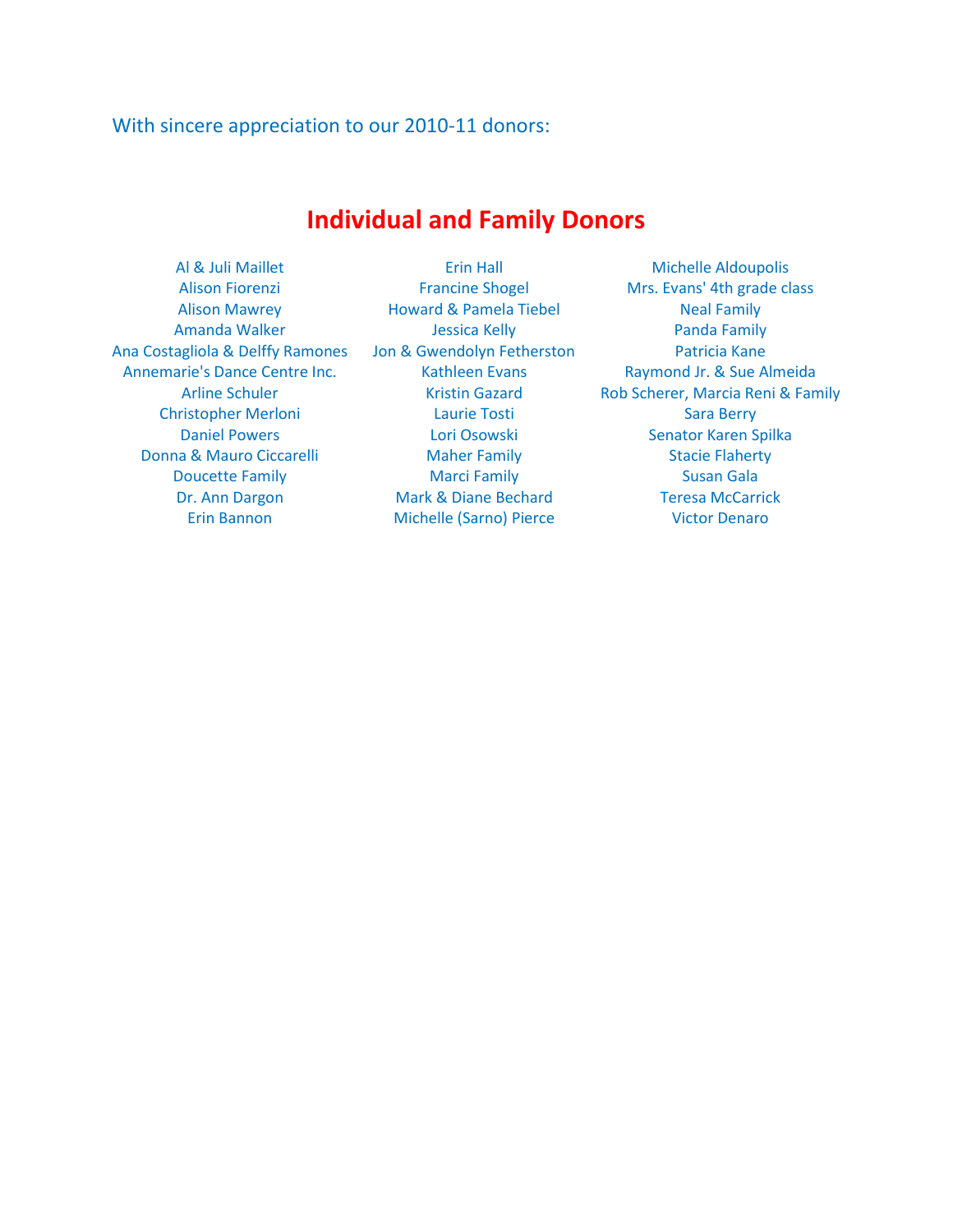### **Corporate Donors**

26.2 Foundation/Hopkinton Athletic Association Metrowest Spine & Laser Center AMF Town & Country Lanes Middlesex Savings Bank Annemarie's Dance Centre Inc. Modelville Hobby Ashland Fire Department Naked Wrist, Vicki Cahill Ashland Mini Storage Nello's Café, Ashland At Home Training with Jennifer Simpson New England Wild Flower Society Berkshire East Ski Mountain NSTAR Best Friends Pet Care O'Connell's Pub Bob's Wooden Toy's and Crafts **Canadian Crafts** One Stop Fun Bose Corporation **Communist Communist Communist Communist Communist Communist Communist Communist Communist Communist Communist Communist Communist Communist Communist Communist Communist Communist Communist Communist Comm** Boston Duck Tours **Paint-n-Party** Boston Red Sox **Papa Gino's** Butterfly Place **PawSox Baseball** Camp Canine Dog Daycare & Spa **Peabody Essex Museum** Cherry Blossom **Pinz** Creative Playthings Ltd. Retail Factory Store Pro-Cut Salon Davis Farmland Purple Ink **Discovery Museums Richard Francis Salon** Dollar Tree **Roche Bros. Roche Bros. Dream Dinners Community Community Pream Dinners** Rocko's Gourmet Drumlin Farm Wildlife Sanctuary **Rose Automotive** Rose Automotive Family Dollar **Salon Illusions** Salon Illusions Family Pet Hospital Samba FC Puma Soccer Academy Sherborn Day Spa

AMAZEment Action Playcenter Metrowest Veterinary Associates, Inc. Ashland Animal Hospital Mr. Handy Man, Mike Campbell Ashland Pizza Palace New England Aquarium Ashland Police Dept New England Mobile Book Fair BJ's Wholesale Club **Canadian Club Old Sturbridge Village** Camp Stanley **Peabody Office Furniture** Center for the Arts in Natick Performing Arts Center of MetroWest Centre Music House **Pheasant Hill Landscape and Design** Chateau **Pilgrim Day Camp** Circle Furniture **Plimoth Planation** Coldwell Banker **Practice of Family & Cosmetic Dentistry** Create with Marcy **Premier Image Galleries** Dairy Queen **Providence Children's Museum** Danforth Museum **Puppet Showplace Theatre** DeCordova Museum REI Recreational Equipment Ecotarium **Ecotarium** Ryan Family Amusement Center F1 Boston Salon Charisma Firefly's **Silpada Designs, Melanie Lewis** Fish Works **Six Flags New England** Fore Kicks Snip-It's, Haircuts for Kids Framingham Baking Co. Soaring Adventures of America, Inc.